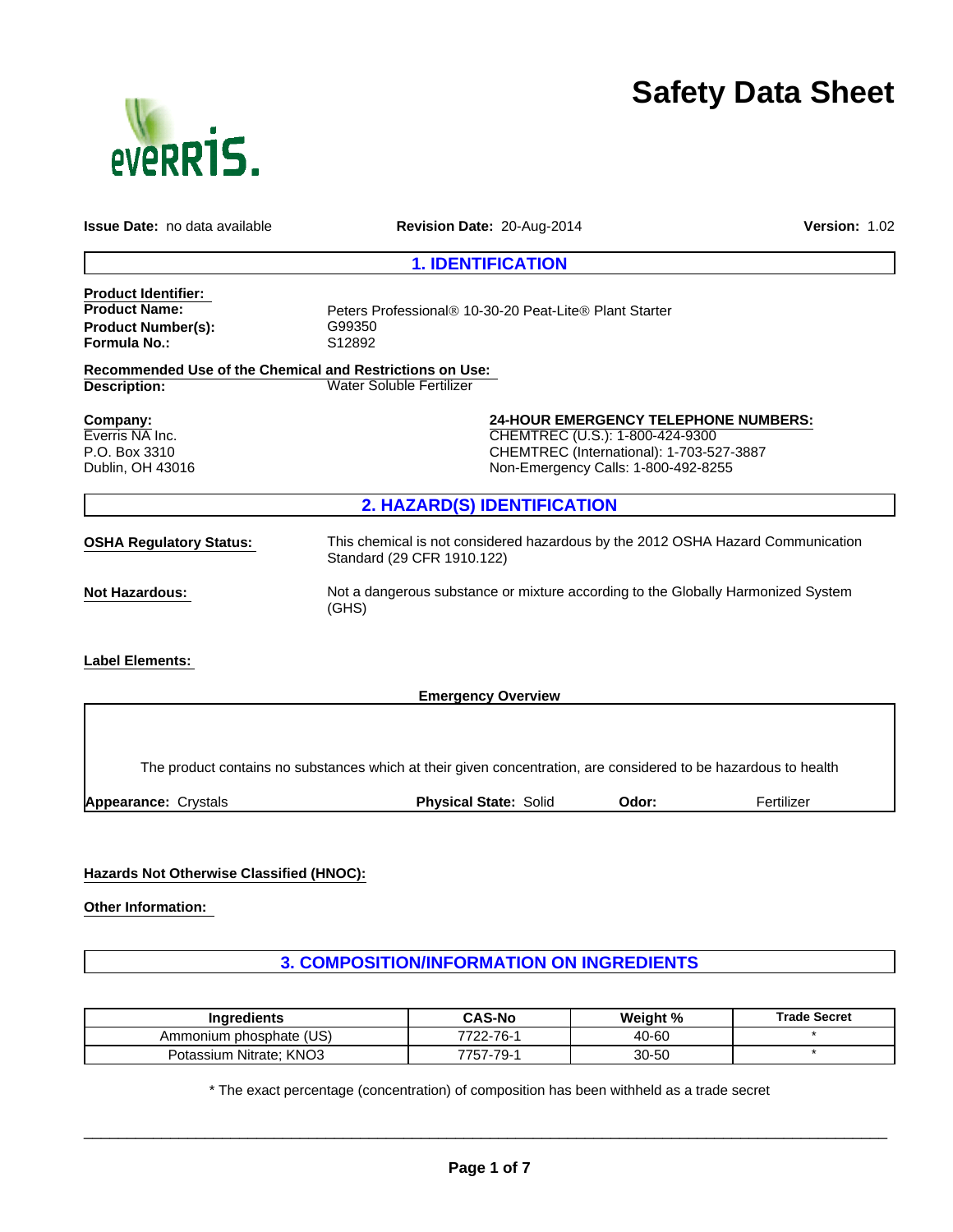## **4. FIRST-AID MEASURES**

# **First Aid Measures:**

|                            | <b>5. FIRE-FIGHTING MEASURES</b>                                                                                                                                                                                                            |  |
|----------------------------|---------------------------------------------------------------------------------------------------------------------------------------------------------------------------------------------------------------------------------------------|--|
| <b>Notes to Physician:</b> | Treat symptomatically.                                                                                                                                                                                                                      |  |
|                            | Indication of Any Immediate Medical Attention and Special Treatment Needed:                                                                                                                                                                 |  |
| Ingestion:                 | Call a physician or Poison Control Centre immediately. Have person sip a glass of water if<br>able to swallow. Do not induce vomiting without medical advice. Never give anything by<br>mouth to an unconscious person.                     |  |
| Inhalation:                | Move person to fresh air. If person is not breathing, call 911 or an ambulance, then give<br>artificial respiration, preferably mouth-to-mouth, if possible. Call a poison control center or<br>doctor for further treatment advice.        |  |
| <b>Skin Contact:</b>       | If on skin or clothing, take off contaminated clothing. Rinse skin immediately with plenty of<br>water for 15-20 minutes. Call a poison control center or doctor for treatment advice.                                                      |  |
| <b>Eye Contact:</b>        | If in eyes, hold eye open and rinse slowly and gently with water for 15-20 minutes. Remove<br>contact lenses, if present, after the first 5 minutes, then continue rinsing. Call a poison<br>control center or doctor for treatment advice. |  |
|                            |                                                                                                                                                                                                                                             |  |

| Suitable extinguishing media:         | Water spray, carbon dioxide, dry chemical, chemical foam.                  |  |
|---------------------------------------|----------------------------------------------------------------------------|--|
| <b>Specific hazards:</b>              | Dust at sufficient concentrations may form explosive mixtures with air.    |  |
| <b>Hazardous Combustion Products:</b> | Thermal decomposition can lead to release of irritating gases and vapours. |  |

#### **Explosion Data:**

**Sensitivity to Mechanical Impact:** no data available. **Sensitivity to Static Discharge:** no data available.

**Special Protective Equipment for Firefighters:**  In the event of fire, wear self-contained breathing apparatus.

## **6. ACCIDENTAL RELEASE MEASURES**

## **Personal Precautions, Protective Equipment and Emergency Procedures:**

- **Personal Precautions:** Wear suitable protective clothing.
- **Environmental Precautions:** Prevent product from entering drains.

#### **Methods and Material for Containment and Cleanup:**

| <b>Methods for containment:</b> | Vacuum or sweep up material and place in a disposal container.                              |
|---------------------------------|---------------------------------------------------------------------------------------------|
| <b>Methods for Cleanup:</b>     | If material is uncontaminated, collect and reuse as recommended for product. If material is |
|                                 | contaminated, put in appropriate container and dispose. Flush with water.                   |

**7. HANDLING AND STORAGE**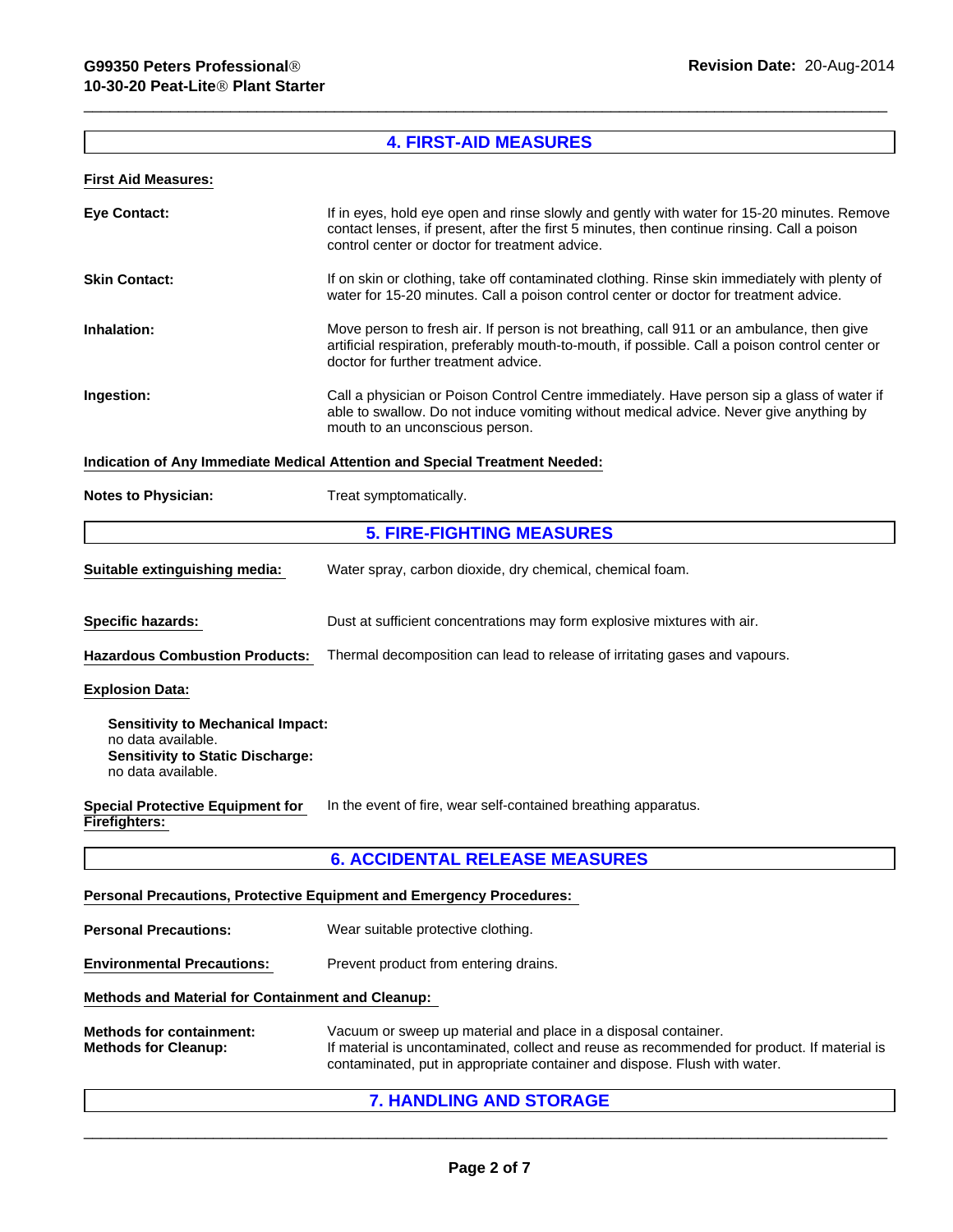## **Precautions for Safe Handling:**

**Handling:** Avoid container breakage. Do not contaminate water sources when disposing of equipment wash waters. Keep out of lakes, streams or ponds.

#### **Conditions for Safe Storage, Including any Incompatibilities:**

**Storage:** Keep containers tightly closed in a dry, cool and well-ventilated place. Do not contaminate water, food, or feed by storage or disposal.

## **8. EXPOSURE CONTROLS/PERSONAL PROTECTION**

#### **Control Parameters:**

## **Exposure Guidelines:** .

| Ingredients             | <b>CAS-No</b> | <b>ACGIH:</b> | <b>OSHA:</b> | IDLH:      |
|-------------------------|---------------|---------------|--------------|------------|
| Ammonium phosphate (US) | 7722-76-1     | Not Listed    | Not Listed   | Not Listed |
| Potassium Nitrate; KNO3 | 7757-79-1     | Not Listed    | Not Listed   | Not Listed |
| .                       |               |               |              |            |

## **Appropriate Engineering Controls:**

| <b>Engineering Measures to Reduce</b><br>Exposure: | Use adequate ventilation to keep the airborne concentrations of this material below the<br>recommended exposure standard.                                    |  |
|----------------------------------------------------|--------------------------------------------------------------------------------------------------------------------------------------------------------------|--|
|                                                    | Individual Protection Measures, Such as Personal Protective Equipment:                                                                                       |  |
| <b>Eye/Face Protection:</b>                        | Eye/face protection is not required, but is recommended in manufacturing situations where<br>contact may occur. Safety glasses with side shields or goggles. |  |

| <b>Skin and Body Protection:</b> | No special protective clothing is required under normal workplace conditions. If skin<br>irritation occurs, use natural rubber gloves, durable cloth or impervious rubber gloves if<br>contact with product is possible. |
|----------------------------------|--------------------------------------------------------------------------------------------------------------------------------------------------------------------------------------------------------------------------|
| <b>Respiratory Protection:</b>   | If airborne levels are high or product does not remain intact, use a combination of                                                                                                                                      |

| In airporne levels are high or product does not remain intact, use a compilation or |
|-------------------------------------------------------------------------------------|
| engineering controls (e.g. ventilation) and personal protection, e.g., NIOSH/MSHA   |
| approved respirator for dusts, mists, and fumes.                                    |
|                                                                                     |

**General hygiene considerations:** Wash hands before breaks and immediately after handling the product.

## **9. PHYSICAL AND CHEMICAL PROPERTIES**

#### **Physical and Chemical Properties:**

| <b>Physical State:</b><br>Color:<br>Odor:                                                                                                                                                                     | Solid<br>blue<br>Fertilizer                                                                                                                                                    | Crystals<br>Appearance:<br>No information available<br>Odor<br>Threshold: |
|---------------------------------------------------------------------------------------------------------------------------------------------------------------------------------------------------------------|--------------------------------------------------------------------------------------------------------------------------------------------------------------------------------|---------------------------------------------------------------------------|
| <b>Property</b><br>pH:<br><b>Melting Point/Freezing Point:</b><br><b>Boiling Point/Range:</b><br>Flash Point:<br><b>Evaporation Rate:</b><br>Flammability (solid, gas):<br><b>Flammability Limits in Air:</b> | Values<br>No information available<br>No information available<br>No information available<br>No information available<br>No information available<br>No information available | Remarks: • Method                                                         |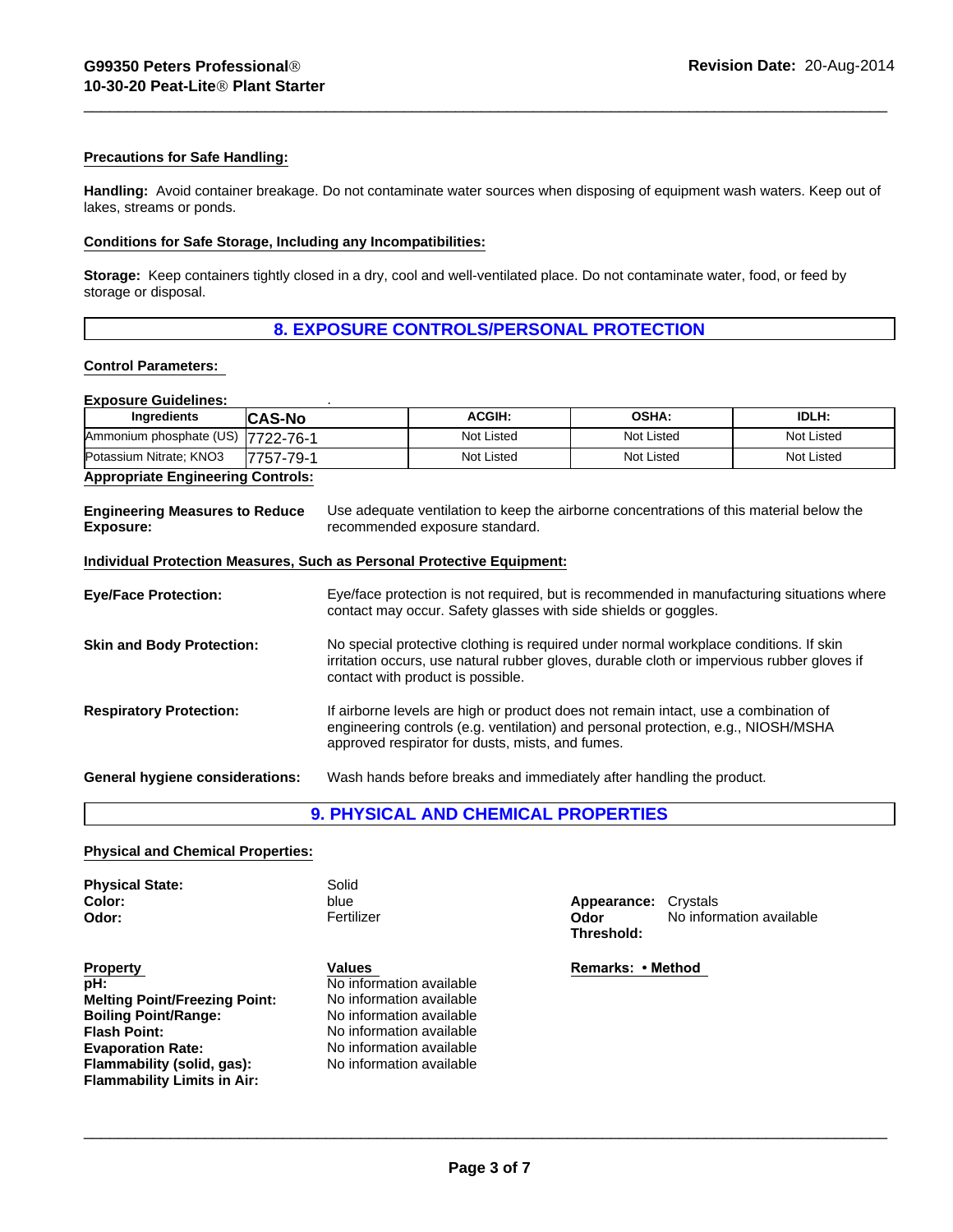| <b>Upper Flammability Limit:</b>     | No information available            |
|--------------------------------------|-------------------------------------|
| <b>Lower Flammability Limit:</b>     | No information available            |
| <b>Vapor Pressure:</b>               | No information available            |
| <b>Vapor Density:</b>                | No information available            |
| <b>Specific Gravity:</b>             | No information available            |
| Solubility:                          | Highly soluble (>80%)               |
| <b>Solubility in other Solvents:</b> | No information available            |
| <b>Partition Coefficient:</b>        | No information available            |
| <b>Autoignition Temperature:</b>     | No information available            |
| <b>Decomposition Temperature:</b>    | No information available            |
| <b>Kinematic Viscosity:</b>          | No information available            |
| <b>Dynamic Viscosity:</b>            | No information available            |
| <b>Explosive Properties:</b>         | No information available            |
| <b>Oxidizing Properties:</b>         | Not considered an oxidizer          |
| <b>Other Information:</b>            |                                     |
| <b>Softening Point:</b>              | No information available            |
| <b>Molecular Weight:</b>             | No information available            |
| VOC Content (%):                     | No information available            |
| Density:                             | No information available            |
| <b>Bulk density:</b>                 | 55-65 lbs./cu.ft.                   |
|                                      | <b>10. STABILITY AND REACTIVITY</b> |
| .                                    |                                     |

| <b>Reactivity:</b>                                 | Stable under normal conditions                                                                                                                                                                                      |
|----------------------------------------------------|---------------------------------------------------------------------------------------------------------------------------------------------------------------------------------------------------------------------|
| <b>Chemically Stable:</b>                          | yes.                                                                                                                                                                                                                |
| <b>Conditions to Avoid:</b>                        | Extreme heat. Contact with fuels and other organic or combustible materials. Active metals<br>such as aluminum, magnesium, and chlorine compounds. Contact with strong alkalies,<br>oxidizers, and reducing agents. |
| <b>Materials to avoid</b>                          | Strong acids, bases, oxidizers, and reducing agents. Avoid contact with other chemicals.<br>Fuels. Heavy metal salts.                                                                                               |
| <b>Hazardous Decomposition</b><br><b>Products:</b> | Contact with acids liberates very toxic gas. Toxic metal oxides may be produced.                                                                                                                                    |

**Possibility of Hazardous Reactions:** Poses little or no immediate hazard.

# **11. TOXICOLOGICAL INFORMATION**

## **Information on the Likely Routes of Exposure (inhalation, ingestion, skin and eye contact):**

| Eye effects:         | Contact with eyes may cause irritation                                          |
|----------------------|---------------------------------------------------------------------------------|
| <b>Skin effects:</b> | May cause skin irritation in susceptible persons                                |
| Ingestion:           | Ingestion may cause gastrointestinal irritation, nausea, vomiting and diarrhea. |
| Inhalation:          | May cause irritation of respiratory tract.                                      |

# **Component Information:**

| Ingredients             | LD50 Oral                                          | <b>LD50 Dermal</b>   | <b>LC50 Inhalation</b> |
|-------------------------|----------------------------------------------------|----------------------|------------------------|
| Ammonium phosphate (US) | Rat,<br><b>6760</b><br>750 mg/kg<br>$ \sim$<br>، ت | Rabbit<br>7940 ma/ka |                        |
| 7722-76-1               |                                                    |                      |                        |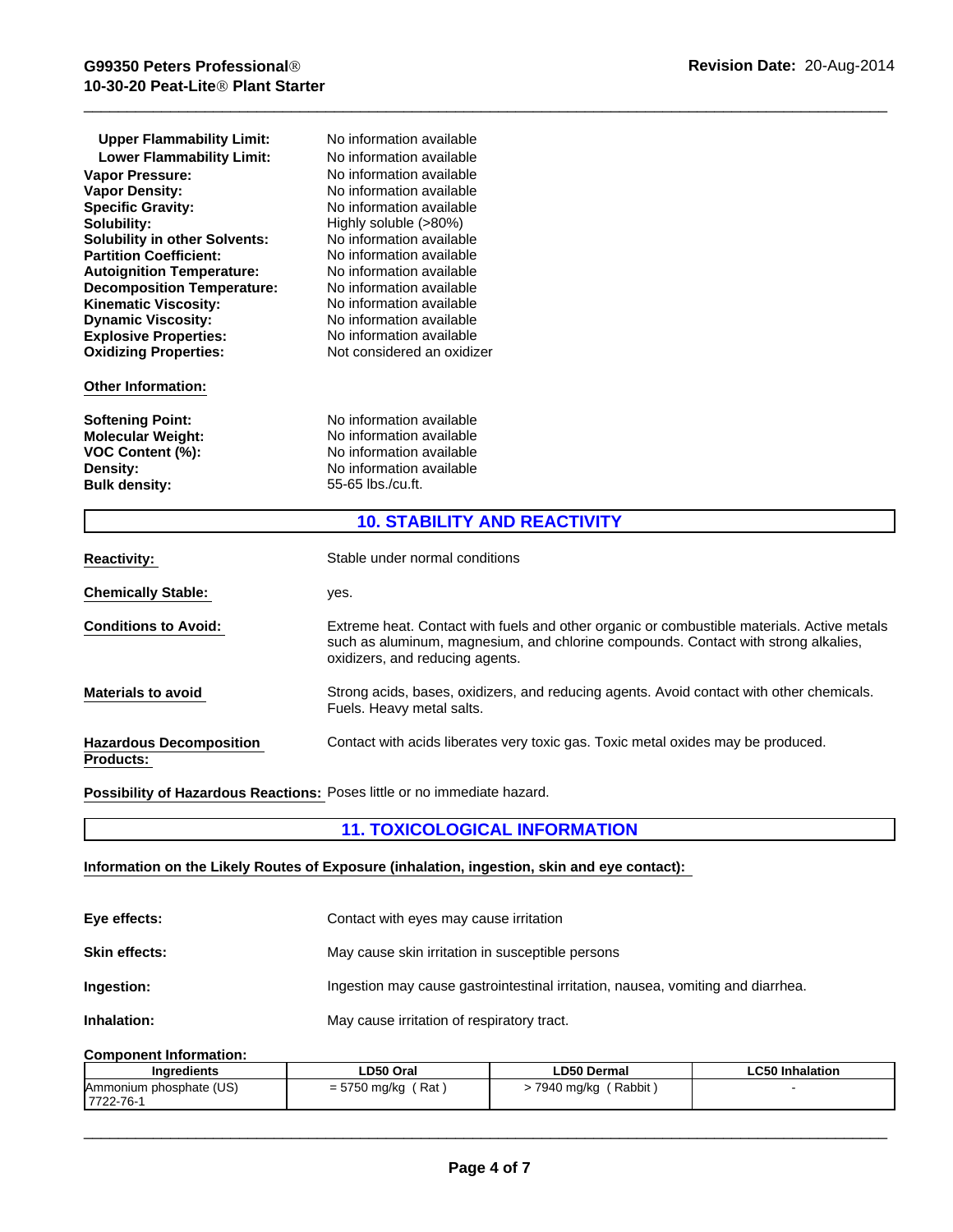| Potassium Nitrate; KNO3<br>17757-79-′ | Rat<br>001E<br>= 3015 ma/ka | 2000 mg/kg | ma/m<br>ວ∠≀ |
|---------------------------------------|-----------------------------|------------|-------------|
|                                       |                             |            |             |

## **Information on Toxicological Effects:**

## **Delayed and Immediate Effects as well as Chronic Effects from Short and Long-Term Exposure:**

| <b>Sensitization:</b>           | No information available                                                                  |
|---------------------------------|-------------------------------------------------------------------------------------------|
| <b>Mutagenic effects</b>        | No information available.                                                                 |
| Carcinogenicity:                | This product does not contain any carcinogens or potential carcinogens as listed by OSHA, |
|                                 | IARC or NTP.                                                                              |
| <b>Reproductive Toxicity</b>    | No information available.                                                                 |
| <b>STOT - Single Exposure</b>   | No information available.                                                                 |
| <b>STOT - Repeated Exposure</b> | No information available.                                                                 |
| <b>Aspiration Hazard</b>        | No information available.                                                                 |
|                                 |                                                                                           |

#### **Numerical Measures of Toxicity - Product Information:**

**The following values are calculated based on chapter 3.1 of the GHS document:** .

| ATEmix (oral):   | 13188 mg/kg              |
|------------------|--------------------------|
| ATEmix (dermal): | 18229 mg/kg              |
| LD50/oral:       | No information available |
| LD50/dermal:     | No information available |
| LC50/inhalation: | No information available |

# **12. ECOLOGICAL INFORMATION**

**Ecotoxicity:** 

| <b>Unknown Aquatic Toxicity:</b>   | 43.888% of the mixture consists of components(s) of unknown hazards to the aquatic<br>environment                                                                                                                                                                        |
|------------------------------------|--------------------------------------------------------------------------------------------------------------------------------------------------------------------------------------------------------------------------------------------------------------------------|
| <b>Ecotoxicity effects:</b>        | May be toxic to aquatic organisms.                                                                                                                                                                                                                                       |
| Persistence and degradability:     | Degrades slowly.                                                                                                                                                                                                                                                         |
| Mobility:                          | Water contaminating.                                                                                                                                                                                                                                                     |
| Additional ecological information: | Contains Molybdenum (Mo). The application of materials containing Molybdenum (Mo)<br>may result in forage crops containing levels of Molybdenum (Mo) which are toxic to<br>ruminant animals. Do not contaminate water sources when disposing of equipment<br>washwaters. |

# **13. DISPOSAL CONSIDERATIONS**

| <b>Waste Treatment Methods:</b> |                                                                                                        |
|---------------------------------|--------------------------------------------------------------------------------------------------------|
| <b>Disposal of Wastes:</b>      | Disposal should be in accordance with applicable regional, national and local laws and<br>regulations. |
| <b>Contaminated Packaging:</b>  | Do not reuse container.                                                                                |

# **14. TRANSPORT INFORMATION**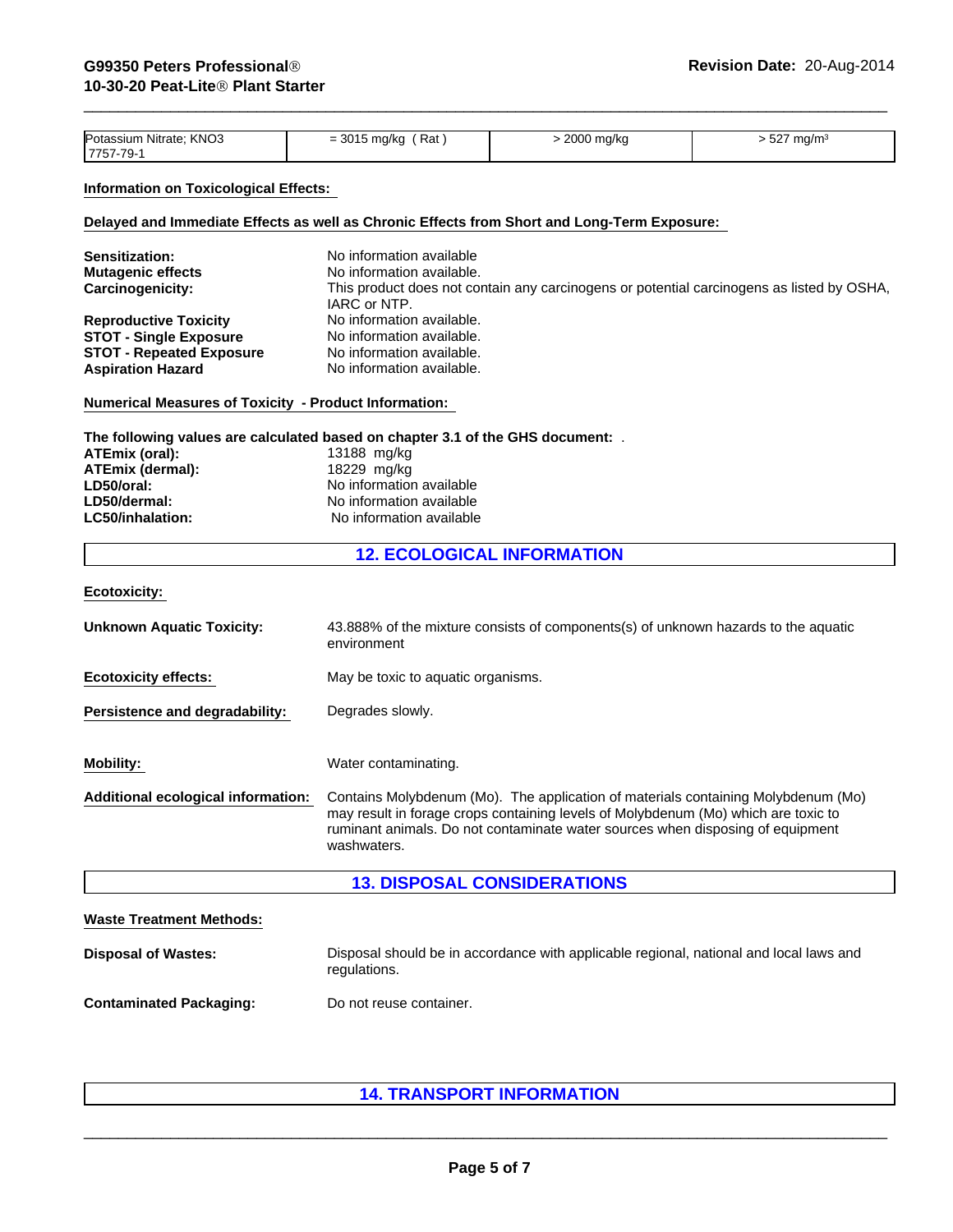The description shown may not apply to all situations. Consult 49 CFR, or appropriate dangerous goods regulations for additional description requirements (e.g. technical name) and mode-specific or quantity-specific shipping requirements.

**IATA (Air)** Not regulated **IMO/IMDG (Vessel)** Not regulated **DOT (Land)** Not DOT regulated

# **15. REGULATORY INFORMATION**

## **Federal Regulations:**

#### **SARA 313:**

Section 313 of Title III of the Superfund Amendments and Reauthorization Act of 1986 (SARA). This product does not contain any chemicals which are subject to the reporting requirements of the Act and Title 40 of the Code of Federal Regulations, Part 372

#### **SARA 311/312 Hazard Categories:**

| Acute health hazard               | No. |  |
|-----------------------------------|-----|--|
| Chronic Health Hazard             | No. |  |
| Fire hazard                       | No. |  |
| Sudden release of pressure hazard | No. |  |
| <b>Reactive Hazard</b>            | No. |  |

#### **CWA (Clean Water Act):**

This product does not contain any substances regulated as pollutants pursuant to the Clean Water Act (40 CFR 122.21 and 40 CFR 122.42)

## **CERCLA:**

This material, as supplied, does not contain any substances regulated as hazardous substances under the Comprehensive Environmental Response Compensation and Liability Act (CERCLA) (40 CFR 302) or the Superfund Amendments and Reauthorization Act (SARA) (40 CFR 355). There may be specific reporting requirements at the local, regional, or state level pertaining to releases of this material

#### **State Regulations (RTK):**

#### **California Proposition 65:**

**U.S. State Right-to-Know Regulations:**

#### **U.S. EPA Label information:**

**EPA Pesticide Registration Number:** not applicable

| <b>16. OTHER INFORMATION</b>                   |           |                        |                      |
|------------------------------------------------|-----------|------------------------|----------------------|
| NFPA:                                          | Health: 1 | <b>Flammability: 0</b> | <b>Reactivity: 1</b> |
| HMIS:                                          | Health: 1 | Flammability: 0        | Reactivity: 1        |
| <b>Revision Date:</b><br><b>Revision Note:</b> |           | 20-Aug-2014            |                      |
| <b>Reason for revision:</b>                    |           | None                   |                      |